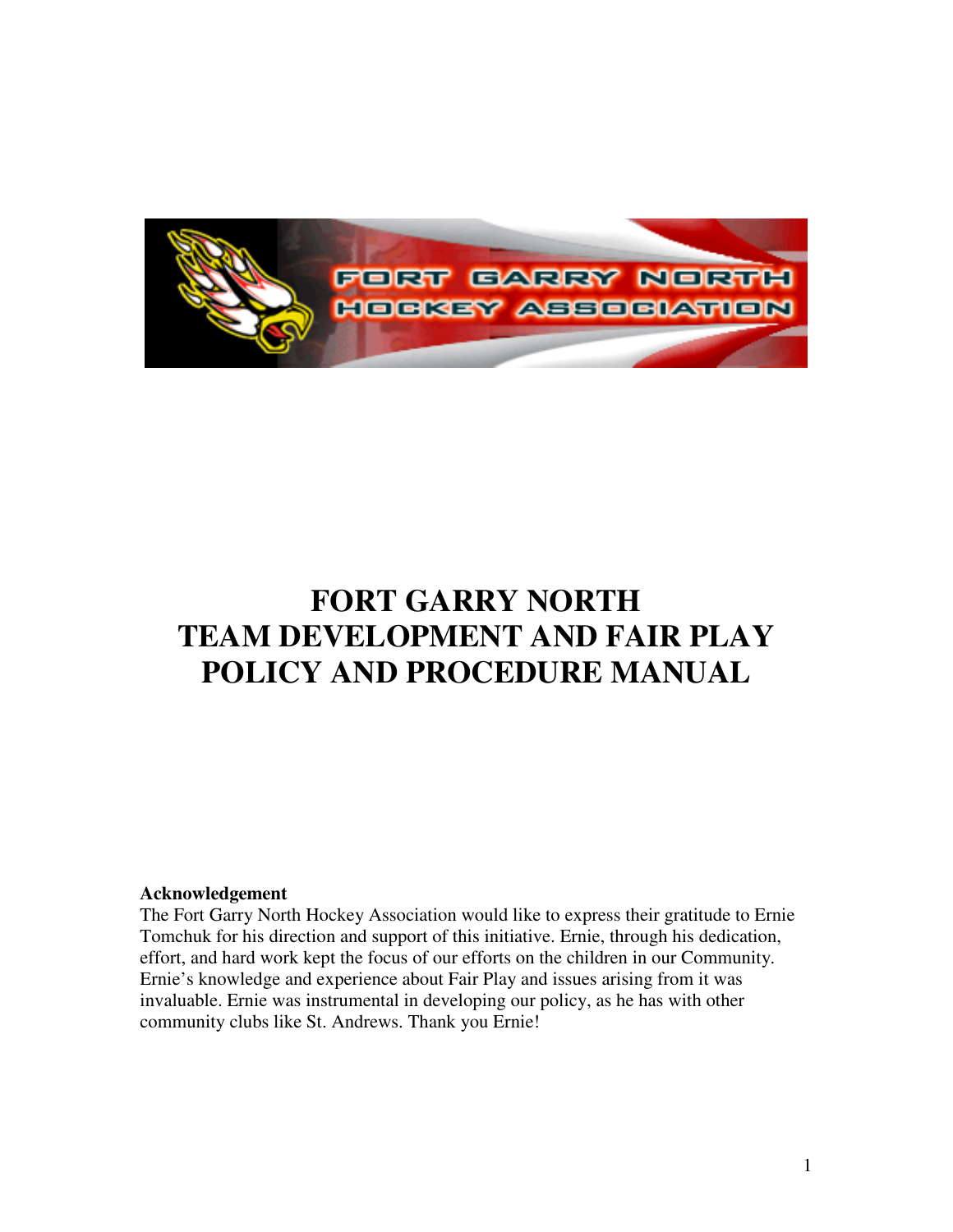## **FORT GARRY NORTH HOCKEY ASSOCIATION MISSION STATEMENT**

To provide children with opportunities to develop life & hockey skills through team development and fair play.

## **CORE VALUE STATEMENT**

Fort Garry North Hockey Association is an inclusive community club based program that provides every child with a fun, safe, positive playing environment; promoting the development of self-esteem, trust, respect, honesty, teamwork & sportsmanship through equal participation and accountability to all participants.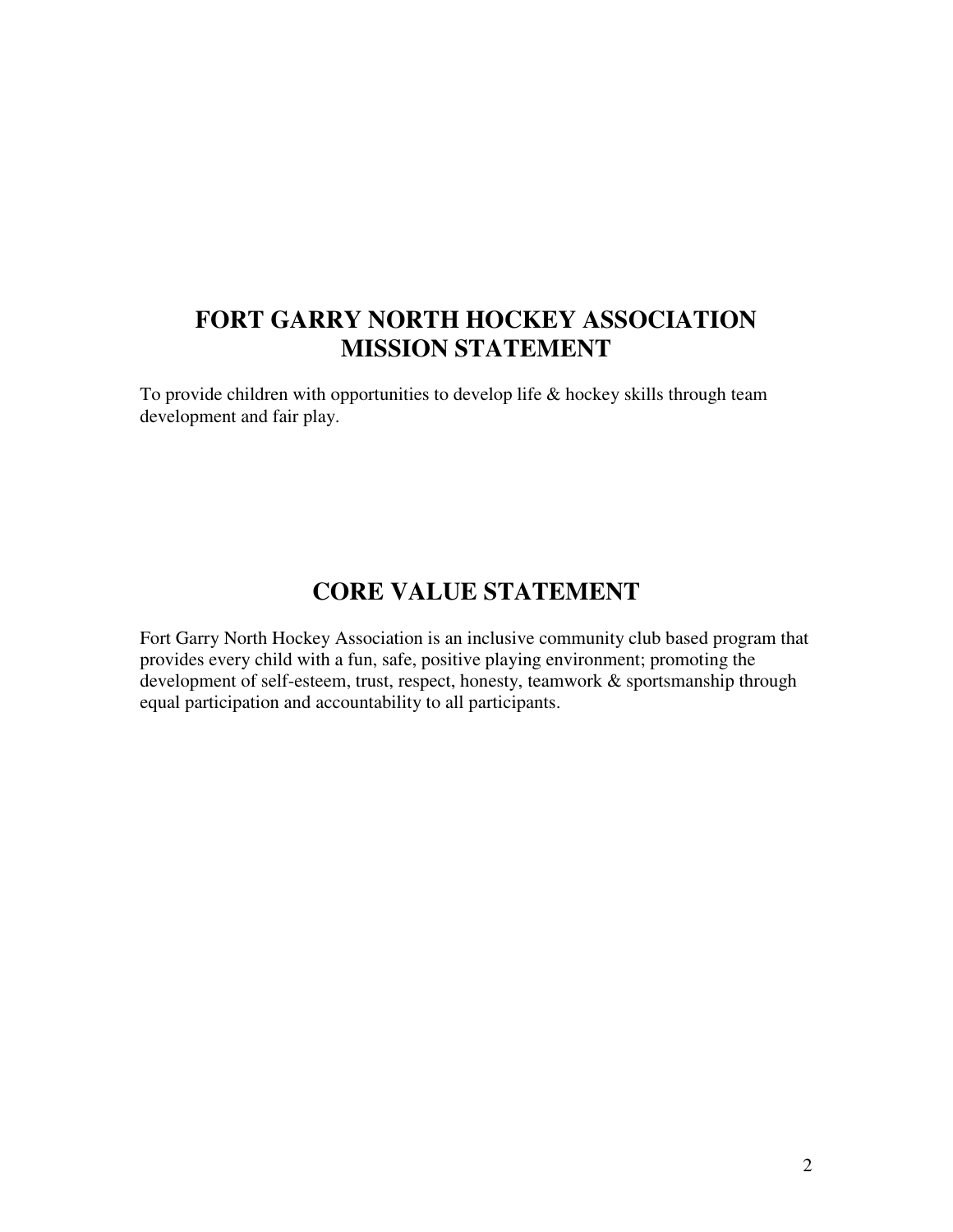### **INDEX**

| Fort Garry North Hockey Association (FGNHA) Commitment to Team Development and     |
|------------------------------------------------------------------------------------|
|                                                                                    |
|                                                                                    |
|                                                                                    |
|                                                                                    |
| Ensuring a Consistent Understanding of the Team Development and Fair Play Policy 6 |
|                                                                                    |
|                                                                                    |
|                                                                                    |
|                                                                                    |
|                                                                                    |
|                                                                                    |
|                                                                                    |
|                                                                                    |
|                                                                                    |
|                                                                                    |
|                                                                                    |
|                                                                                    |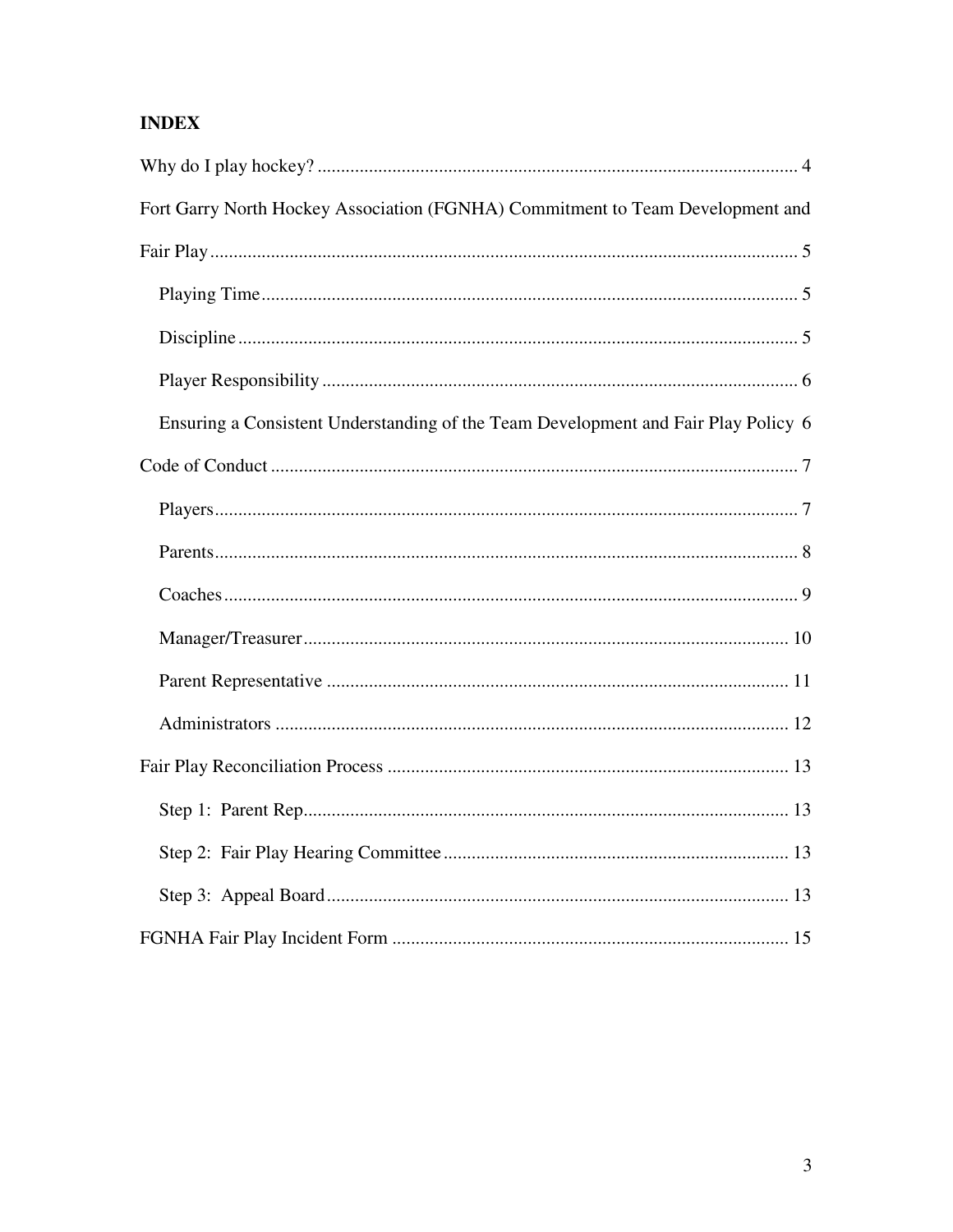#### **Why do I play hockey?**

Research<sup>1</sup> over the years has clearly indicated that kids play sports for the following reasons:

#1 Have fun #2 Learn skills #3 Develop fitness #4 Enjoy competition

It only goes to say that the top reasons why kids quit sports are as follows: #1 Lack of fun #2 Not a positive challenge #3 Do not improve skills

Winning and receiving individual awards do not appear among the top reasons for playing. The bottom line is that kids want an opportunity to participate, develop the skills and fitness that will allow them to play effectively, and to have fun doing it. What is fun for kids?<sup>2</sup> In recent studies of children 8 to 15 years of age, they identified having fun, learning skills, enhancing personal performance, socializing with others and experiencing optimal challenge. We as parents have a responsibility to make sure fun is associated with personal improvement and intrinsic joy from the activity, and not just from winning.

1 Coaching Youth Sports – Coaches Concerns Website (refer to "related links" on www.fgnha.mb.ca) 2 Youth Sports Institute, Spotlight on Youth Sports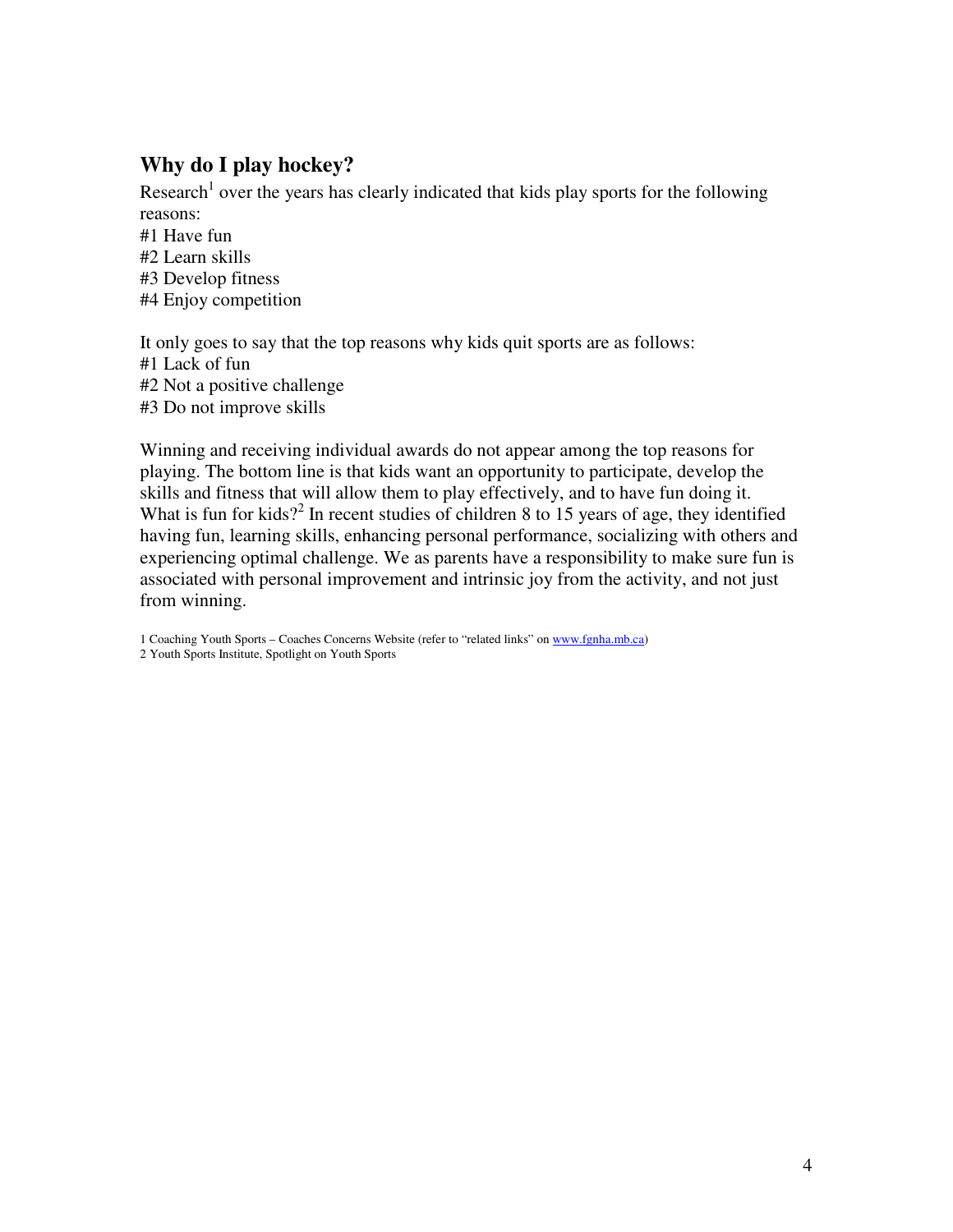### **Fort Garry North Hockey Association (FGNHA) Commitment to Team Development and Fair Play**

Team Development in FGNHA is about ensuring young players develop into good teammates and role models, and coaches enable this development through positive feedback and support of all players on a team.

Fair Play in FGNHA is about equal participation and is defined as follows: when it is my turn to go out, I will be given the opportunity to go out and participate.

#### **Playing Time**

It is mandatory that each player on the team, including goaltenders, be given equal opportunity to ice time. Coaches should expect that there will be some losses, and maybe some close ones that are the result of mistakes made by a player that the coach would much rather not have had on the ice at the time, but whose turn it was to play. It is more important that the player experience the thrill of having been in on the play, and given it his/her best shot and lost, than to have been removed from the rotation because the coach thought he/she wasn't good enough or up to the challenge. An opportunity to play in pressure situations will give both the player and the coach the opportunity to work together for improvement, while building self-confidence and self-esteem in the player.

These policies do not bear instant results. However, they will in the long term, and will ultimately benefit and develop both individual players and their team.

Some of the important benefits of following this coaching style:

- The players will learn that they are responsible to the team and are more likely to give their best effort.
- There will be most assuredly faster improvement in every player and thus the team.
- All players and parents will feel that every player is an equal member of the team, enhancing team spirit and morale.

#### **Discipline**

In order to establish player responsibility, any player(s) who violate team rules may have to forfeit one or more turns during a game. Team rules, established in writing by the head coach, will be consistent with this Team Development and Fair Play policy, and will be applied consistently to all players on a team. FGNHA also realizes that children have other important activities which play a major role in their lives. All volunteers must keep this in mind when it comes to the children's participation in hockey. Coaches should recognize that if a player has a conflicting activity that is important to him/her, and gives sufficient notice for an absence, that he/she should not be disciplined. However, parents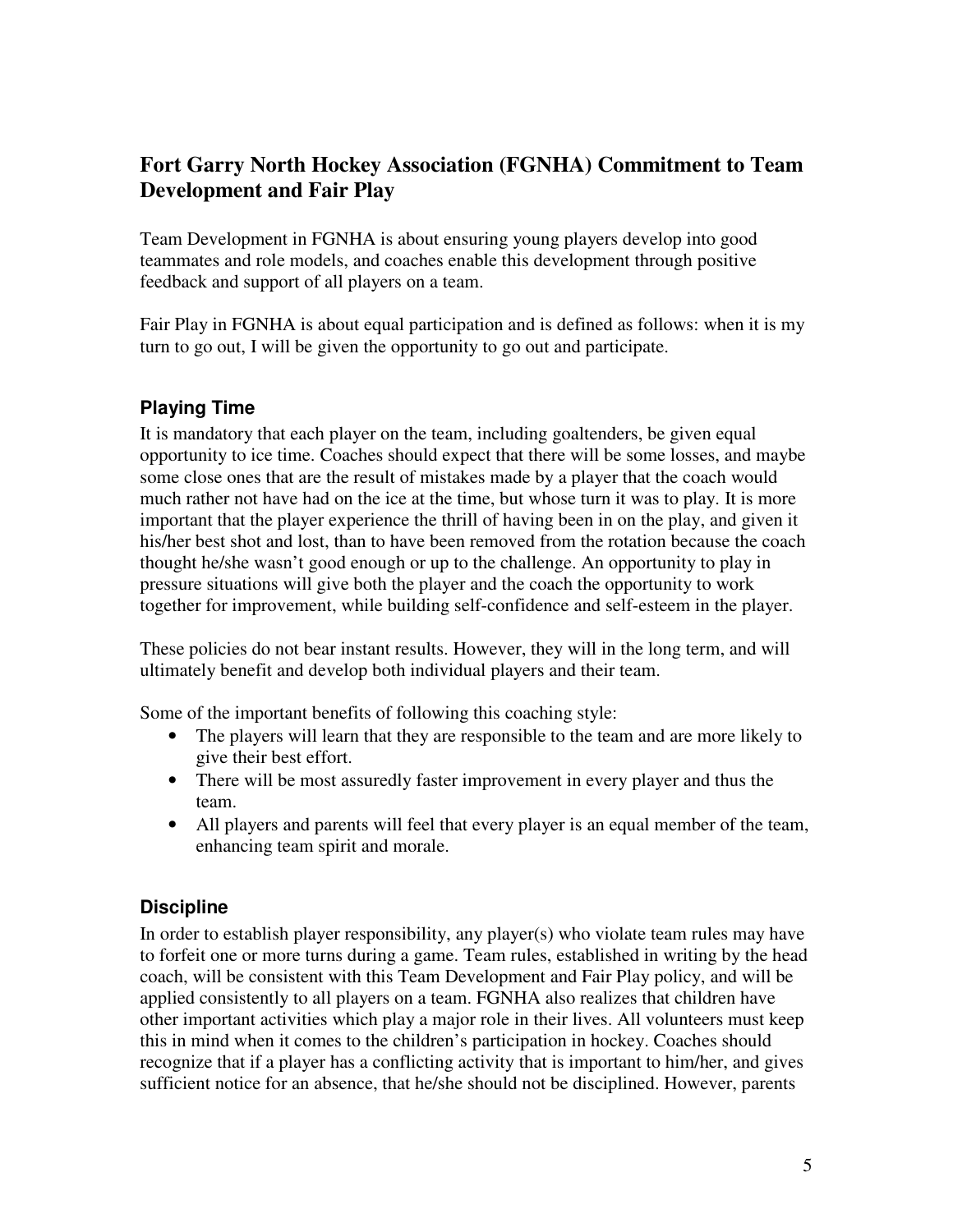must realize, and communicate to their player, that making an honest effort to attend all team functions is essential in developing a team to its highest potential.

#### **Player Responsibility**

Players are responsible to try their best, and follow the coaches' and referees' directions. Any player making a minimal effort in a practice or a game, or deliberately not following coaching or referee direction, may have to forfeit a turn during practice and/or games while the coaches discuss the player's responsibility to the team with him/her. Note: this is not meant as a justification for sitting out weaker players in an attempt to win games, but as a coaching tool for the purpose of developing players into good teammates.

#### **Ensuring a Consistent Understanding of the Team Development and Fair Play Policy**

This program philosophy is the framework for putting the children playing hockey first. The aim of the FGNHA is to promote the philosophy contained within the FGNHA Mission Statement.

This policy is not about bringing a stop watch to games to determine if some players got more ice time than others during any one game. All FGNHA coaches will do their best to ensure their actions support the FGNHA CORE VALUE STATEMENT. However, during any one game some shifts will be shorter than others, some players will have to wait to go on the ice due to a penalty to their team, etc. These situations will happen, and parents must give coaches the benefit of the doubt that they will treat all players equally in these situations.

Parents should endeavor to understand the opportunities and limitations that are provided through a community club based program. Please also understand that team officials and administrators are volunteers. The programs offered by FGNHA are inclusive, not exclusive, and provide equal participation for all children.

To ensure everyone in FGNHA becomes familiar with and knowledgeable about the Team Development and Fair Play Policy:

- Coaches and team officials who will be on the bench must attend an educational seminar coinciding with a general pre-season coaches meeting.
- Parents and other team officials will receive this Policy document by email.

This Policy is intended to address hockey issues within the Fort Garry North Hockey Association. Therefore, issues arising from a perceived violation of the Team Development and Fair Play Policy and Procedure Manual will be dealt with through the Fair Play Reconciliation process described on page 13.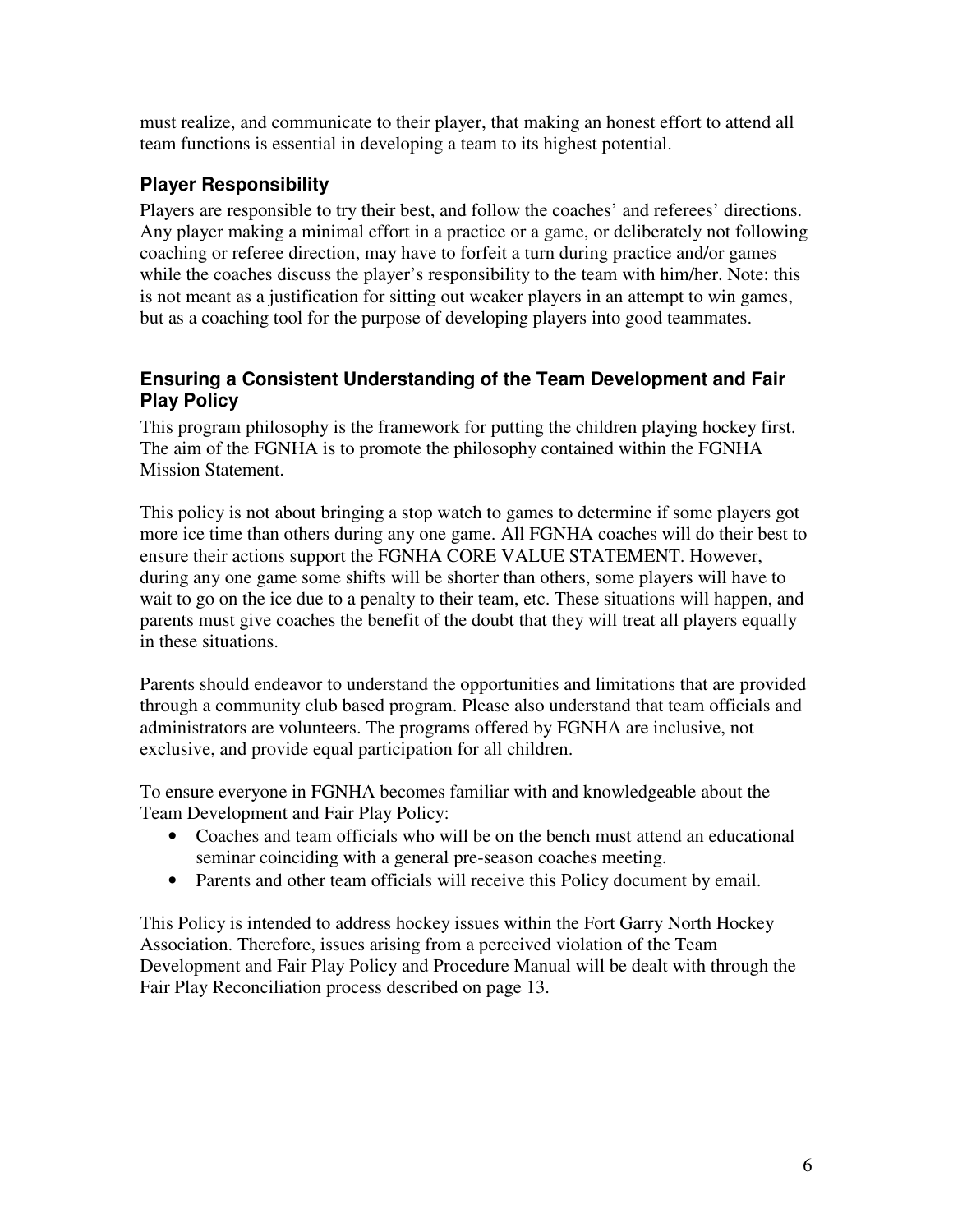### **Code of Conduct**

#### **Players**

- 1. All players, with the assistance of their parents and coaches, will become familiar with the Team Development and Fair Play Policy.
- 2. Each player, in conjunction with their team mates and coaches, will establish personal and team goals for improvement.
- 3. All players will respect team mates, coaches, game officials, opponents, parents and facilities and conduct themselves as young, responsible individuals.
- 4. Players, in discussion with parents, should recognize the importance of their contribution to the team, and make every effort to attend all team activities.
- 5. Players should commit to giving their best effort at all times.
- 6. Failure to have the required equipment will prevent the player from participating.
- 7. All players will be dressed in their equipment prior to participating in practices and games at a time determined by the coaching staff. Ex. 15 minutes prior.
- 8. Players will contact their coaches if they are unable to attend games/practices and advise them with as much advance notice as possible. Failure to comply and the consequences will be outlined in the team rules.
- 9. Players will be assigned positions and line mates by the coaches.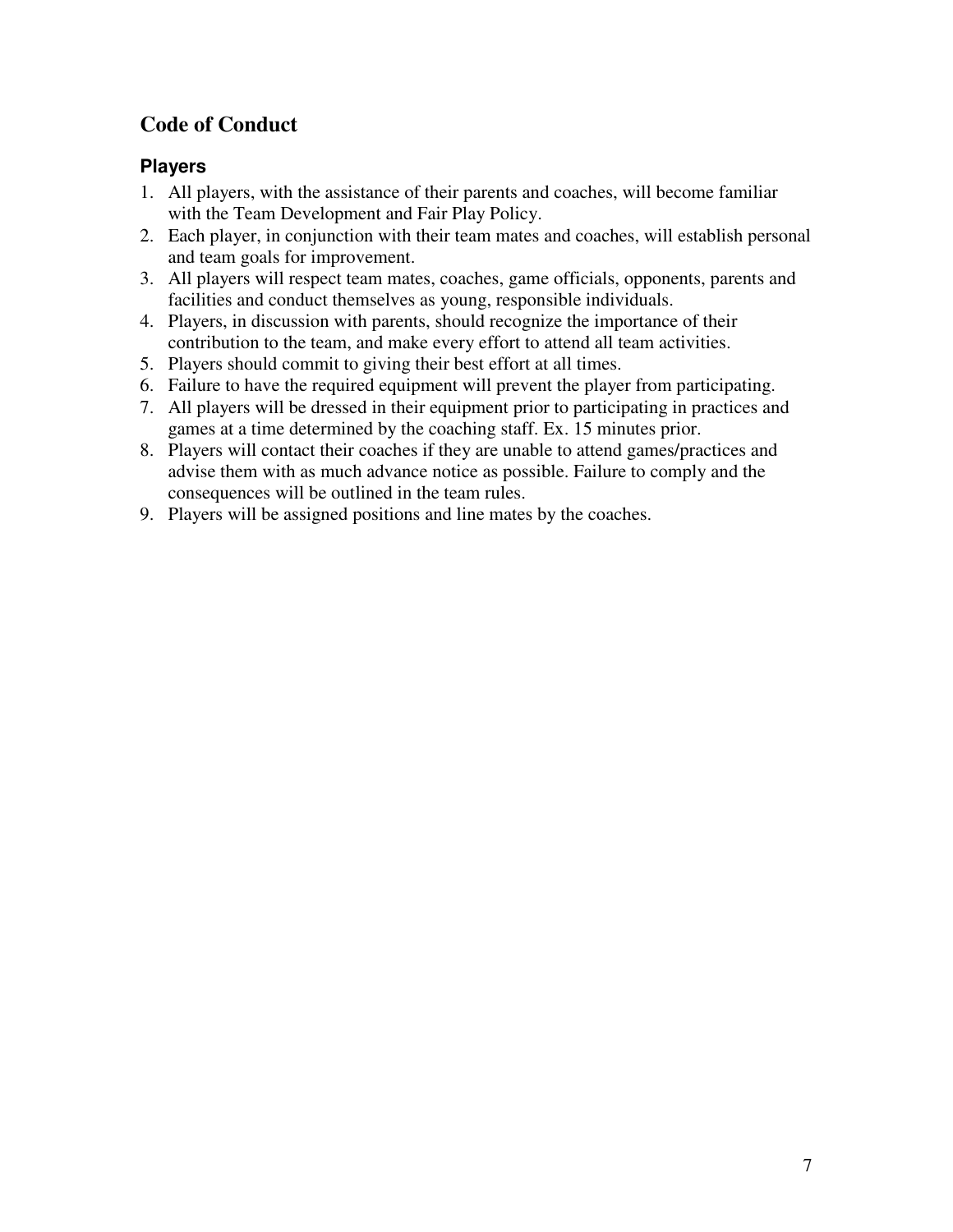#### **Parents**

- 1. Parents will make themselves completely familiar with the Team Development and Fair Play Policy as provided by the FGNHA.
- 2. Parents will discuss this Policy with their children in an effort to gain mutual understanding.
- 3. Parents will conduct themselves in a respectful manner at all times and at all locations. They will not ridicule, demean, challenge or abuse any player, parent, team official, game official or opponent. The FGNHA has adopted a zero tolerance attitude towards a breach of any of the aforementioned.
- 4. Parents will understand and support team rules.
- 5. Parents and players are responsible for providing all the necessary equipment required in a well maintained condition (i.e. Helmet screws tight, skates are sharpened, sticks are taped and in playing condition, etc.).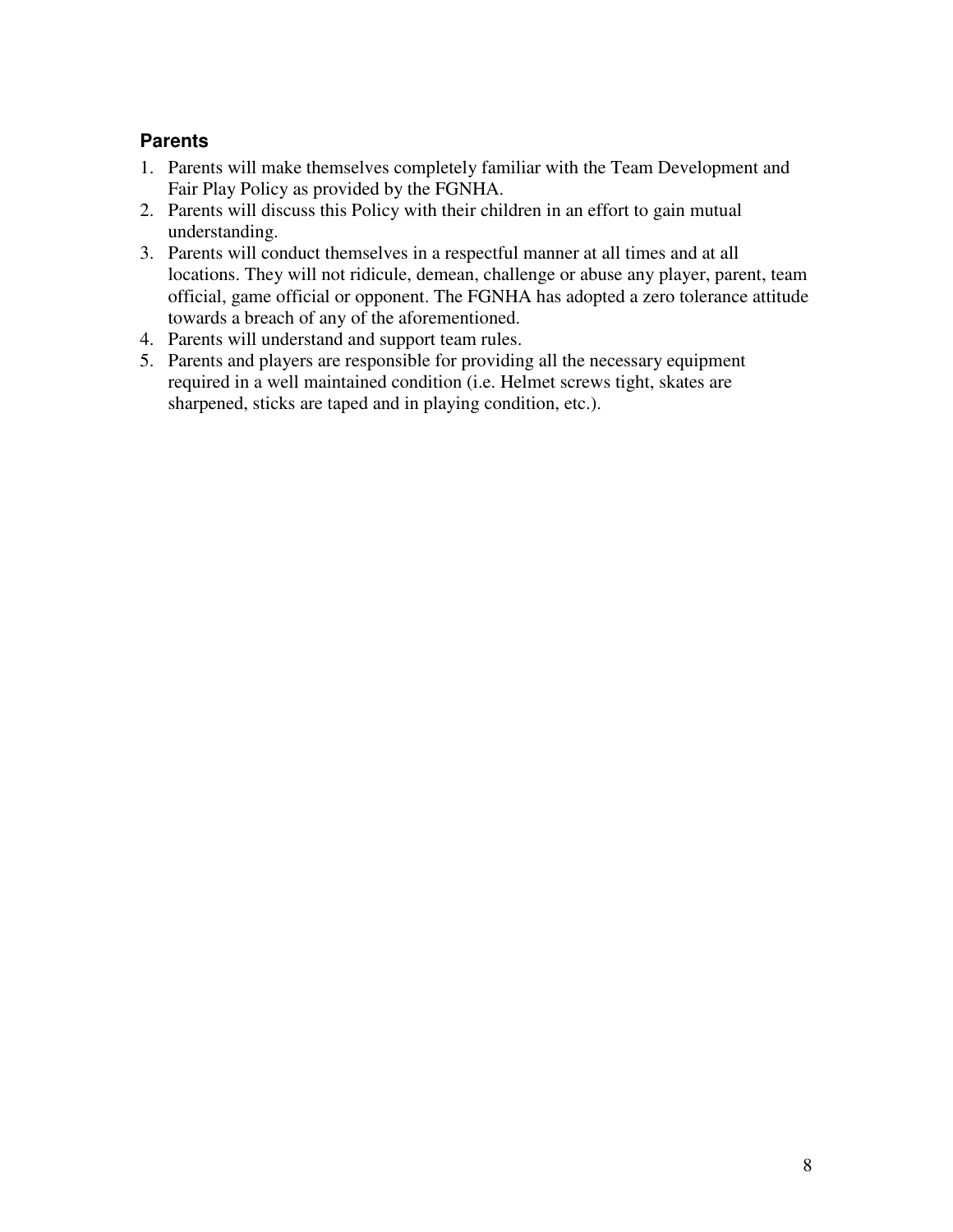#### **Coaches**

- 1. Coaches and any other rostered team official on the bench will attend a coach's mandatory Team Development and Fair Play educational seminar. Failure to do so will disqualify any coach or team official from coaching.
- 2. Coaches will organize a meeting immediately after team selection to deal with the following:
	- Selection of a parent representative and a team manager/treasurer.
	- Determine through consensus a desired number of exhibition & tournament games.
	- Discuss other important matters as it pertains to the team.
- 3. Coaches will organize a meeting with players immediately after team selection to deal with the following:
	- Establish team rules that include progressive forms of discipline. It is important to establish uniform consequences for failing to comply with team rules in order to reinforce player responsibility, accountability and teamwork.
- 4. Coaches are to ensure that they have attained the required coaching certifications.
- 5. Coaches will respect children, parents, opponents, officials, and program administrators. Coaches will never ridicule, embarrass, demean or abuse any player, parent, spectator, official or opponent.
- 6. Coaches conduct will be in accordance with the core values of FGNHA.
- 7. Coaches will prepare skill appropriate practices that are fun and challenging.
- 8. Coaches will determine player positions. Coaches will ensure all players experience equal participation, except for disciplinary purposes, as per the FGNHA Team Development and Fair Play Policy.
- 9. Coaches will encourage children to rise to their highest potential through positive reinforcement, attention to individual needs and constructive feedback.
- 10. Coaches will ensure the safety of the children at the arena/community centre, on the ice and in the dressing rooms by ensuring adult supervision before, during and after all games. No child should ever be left unsupervised.
- 11. Coaches will respectfully address issues & concerns presented to them within 72 hours of receipt.
- 12. The coach, in conjunction with the Manager, will be responsible for ensuring that all registrations as required by FGNHA/Winnipeg Minor Hockey Association (WMHA) are completed and submitted within the time lines required.
- 13. The head coach, in conjunction with the Coach & Player Development Director, will ensure that all coaches have the necessary certifications (or will be obtaining necessary certifications) as required by WMHA.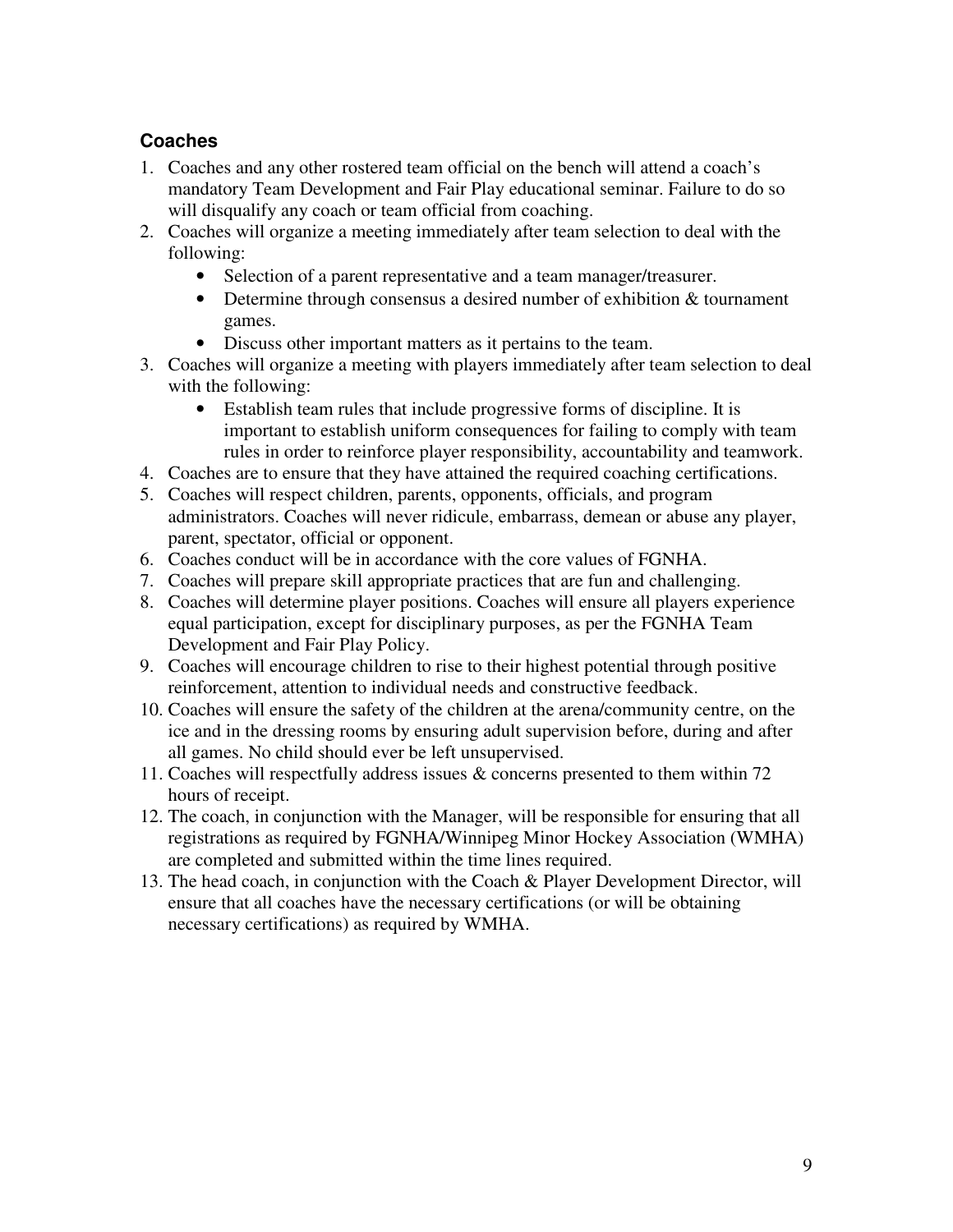#### **Manager/Treasurer**

- 1. The Manager/Treasurer will be selected by the parents at the Coaches meeting held immediately after team selections.
- 2. The Manager/Treasurer will communicate team scheduling of games, practices, and tournaments including any changes, arranging of travel permits, cancellations, etc.
- 3. The Manager/Treasurer, in conjunction with the coaches, will assist in locating and securing practice ice slots.
- 4. The Manager/Treasurer will prepare a season budget, present to the parents for approval and determine intervals of contributions to the team account.
- 5. The Manager/Treasurer will provide, on a monthly basis to each parent, a statement of expenses and monies received. Copies will be retained and may be requested by administrators of FGNHA.
- 6. The Manager/Treasurer will ensure all team expenses are current.
- 7. The Manager/Treasurer, in conjunction with the Coach & Player Development Director, will assist in administering the Coach Evaluation Forms.
- 8. The Manager/Treasurer will obtain team equipment and jerseys as provided by FGNHA as well as obtaining additional equipment as deemed necessary by the coaches.
- 9. The Manager/Treasurer will be responsible for ensuring that an ejected player is escorted from the ice directly to the dressing room.
- 10. The Manager/Treasurer will coordinate a team windup at the end of the season.
- 11. A coach cannot be a manager/treasurer.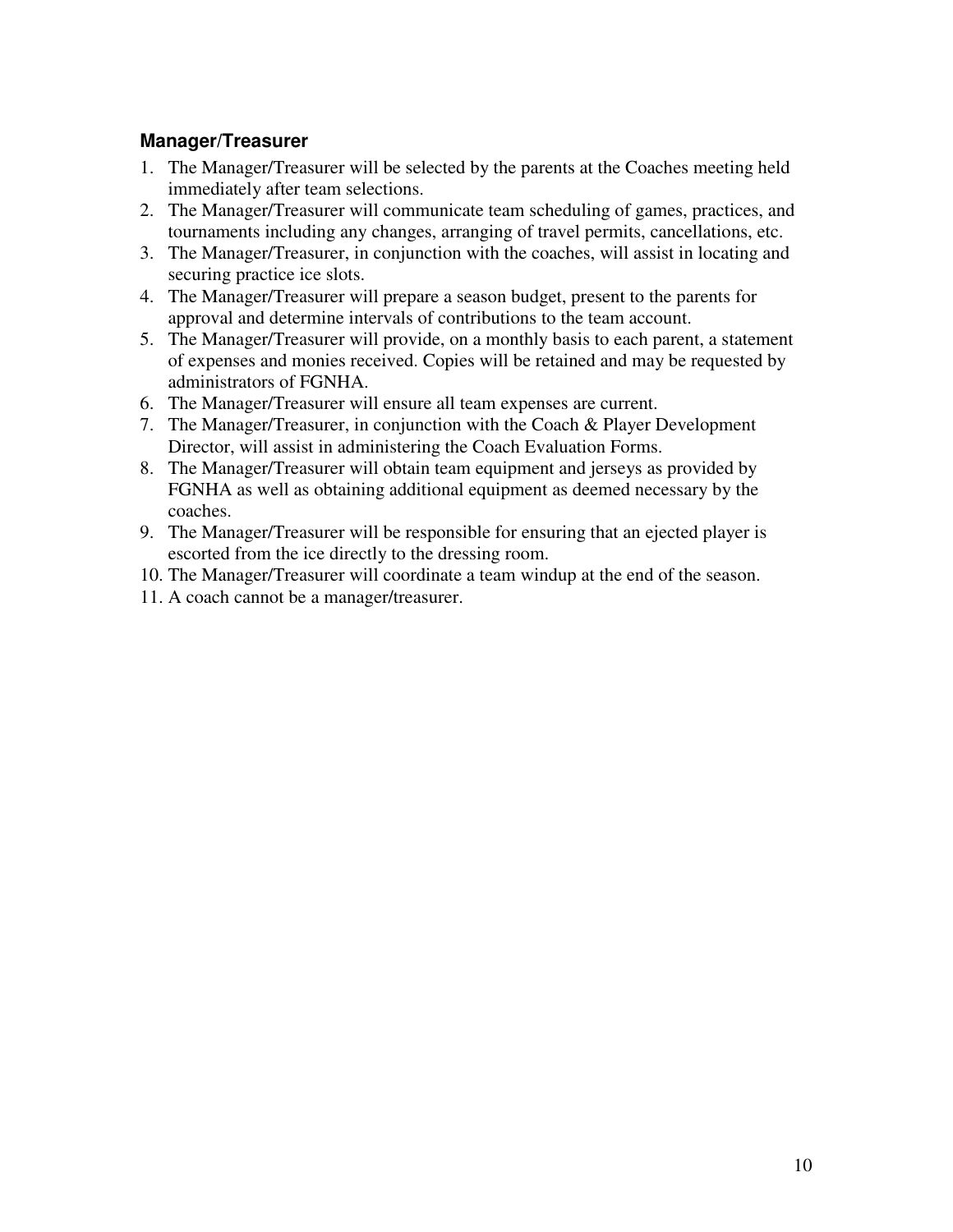#### **Parent Representative**

- 1. The Parent Representative will be selected by the parents after team selection. It is recommended that this selection be made outside of the Coaches meeting.
- 2. The Parent Representative will have a working knowledge of the Team Development and Fair Play Policy and will promote the intent of the policy.
- 3. The Parent Representative will act as a team liaison between coaches and parents.
- 4. The Parent Representative will endeavour to resolve all differences. If unsuccessful, the parent representative will prepare the appropriate documentation as provided in this policy manual, and forward it to the Fair Play Director.
- 5. A coach cannot be a parent rep.
- 6. The Manager/Treasurer cannot be a parent rep.
- 7. A FGNHA administrator or anyone else in the WMHA cannot be a parent rep.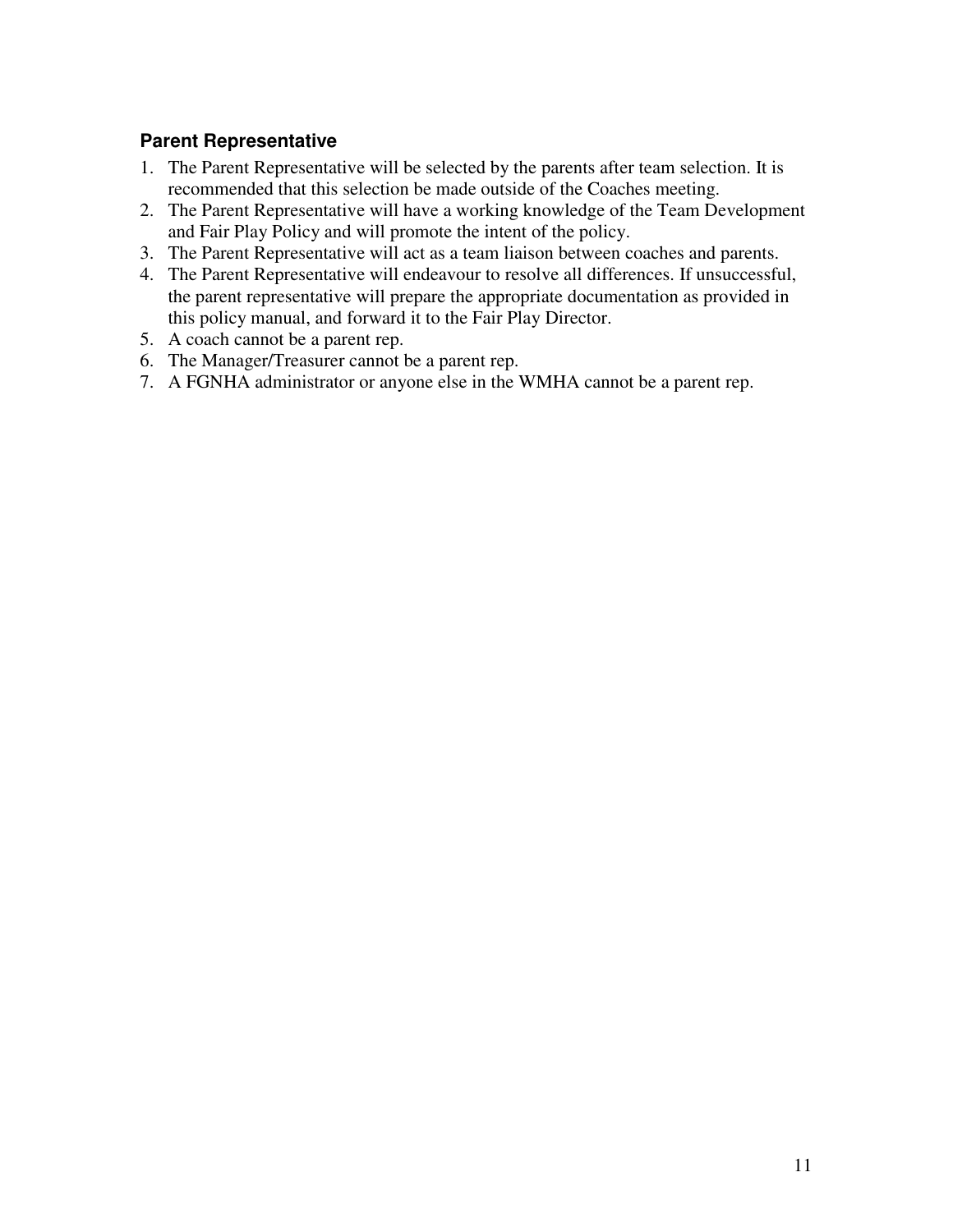#### **Administrators**

- 1. The FGNHA will administer a hockey program reflective of the needs of the community it serves.
- 2. FGNHA will communicate the Team Development and Fair Play Policy to participants through annual orientation meetings.
- 3. FGNHA will provide coaches with the training and resources to become effective in program development.
- 4. FGNHA will maintain accurate financial records and provide information for accountability.
- 5. FGNHA believes in Team Development and Fair Play, and that all players deserve equal opportunity. The association will strive to ensure the association's core values have been adhered to and take measures to ensure players receive the opportunity to excel to their highest potential as hockey players and responsible young people.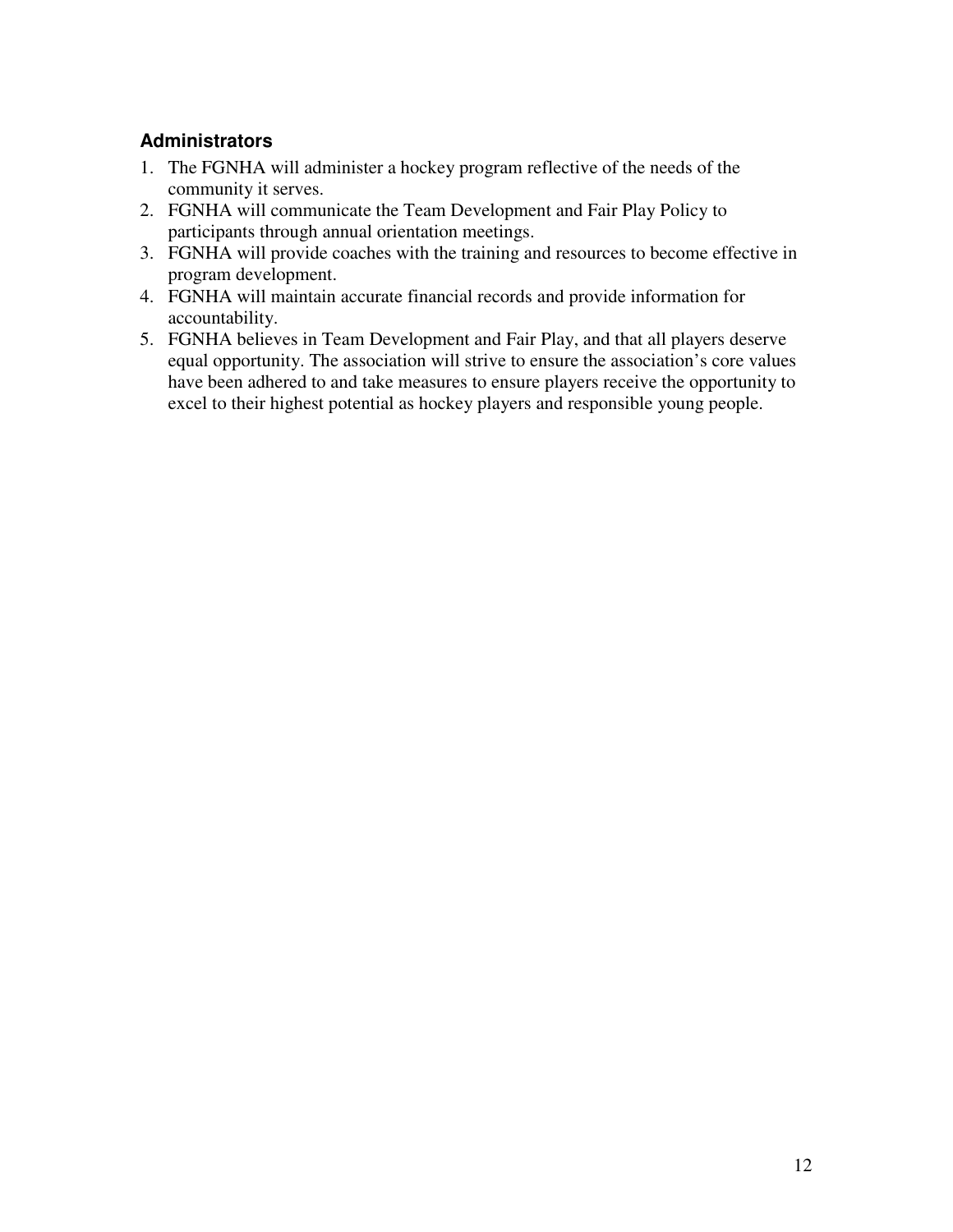#### **Fair Play Reconciliation Process**

The FGNHA Fair Play Policy is intended to provide consistency in regulating the actions of all participants who are registered or associated with our hockey program. When issues arise this process is intended to deal with the situation swiftly (to a maximum of 13 days) so that frustrations and further escalation of issues does not take place.

#### **Step 1: Parent Rep**

Any player, parent or coach, who believes the Fair Play Policy is being breached, may obtain a Policy Incident Form from the Parent Rep or from the back of this booklet. They will complete the appropriate boxes, describing the incident and submit the form to the Parent Rep within 72 hours from the time of the incident. The Parent Rep will meet with the parties named in the form to discuss the relevant issue; at a time agreeable to all parties within 72 hours of the form being submitted to the Parent Rep. This Policy Manual will be the standard for resolving all Fair Play issues. If the issue is resolved, the Parent rep will complete all applicable boxes, and upon completion forward the form to the Fair Play Director for record keeping purposes. If the issue is not resolved go to Step 2.

#### **Step 2: Fair Play Hearing Committee**

The Parent Rep will immediately notify the Fair Play Director, or in their absence the Coach and Player Development Director, and forward them the Fair Play Incident Form.

A Fair Play Hearing Committee will be convened within 48 hours; composed of the Fair Play Director, or CPD Director, and two other members of the Fort Garry North Hockey Association Board.

The Hearing Committee will direct the parties involved to appear before them. This process is intended to ensure the participants understand the Fort Garry North Hockey Association Fair Play Policy, and their responsibility in continuing to contribute to the success of Fair Play for the benefit of the children playing hockey in our community.

Depending on an individual's actions, the Fair Play Hearing Committee can impose sanctions ranging from cautions or warnings to suspension for any player, coach, parent or spectator. The decision to impose a sanction and the date it takes effect will be final. The only exception is when a suspension is imposed and the affected person decides to challenge the decision. See Step 3.

#### **Step 3: Appeal Board**

Any player, coach, parent or spectator who is suspended by the Fair Play Hearing Committee can appeal the decision. The suspended person has 48 hours from the time they receive notice of the suspension to notify the Fort Garry North Hockey Association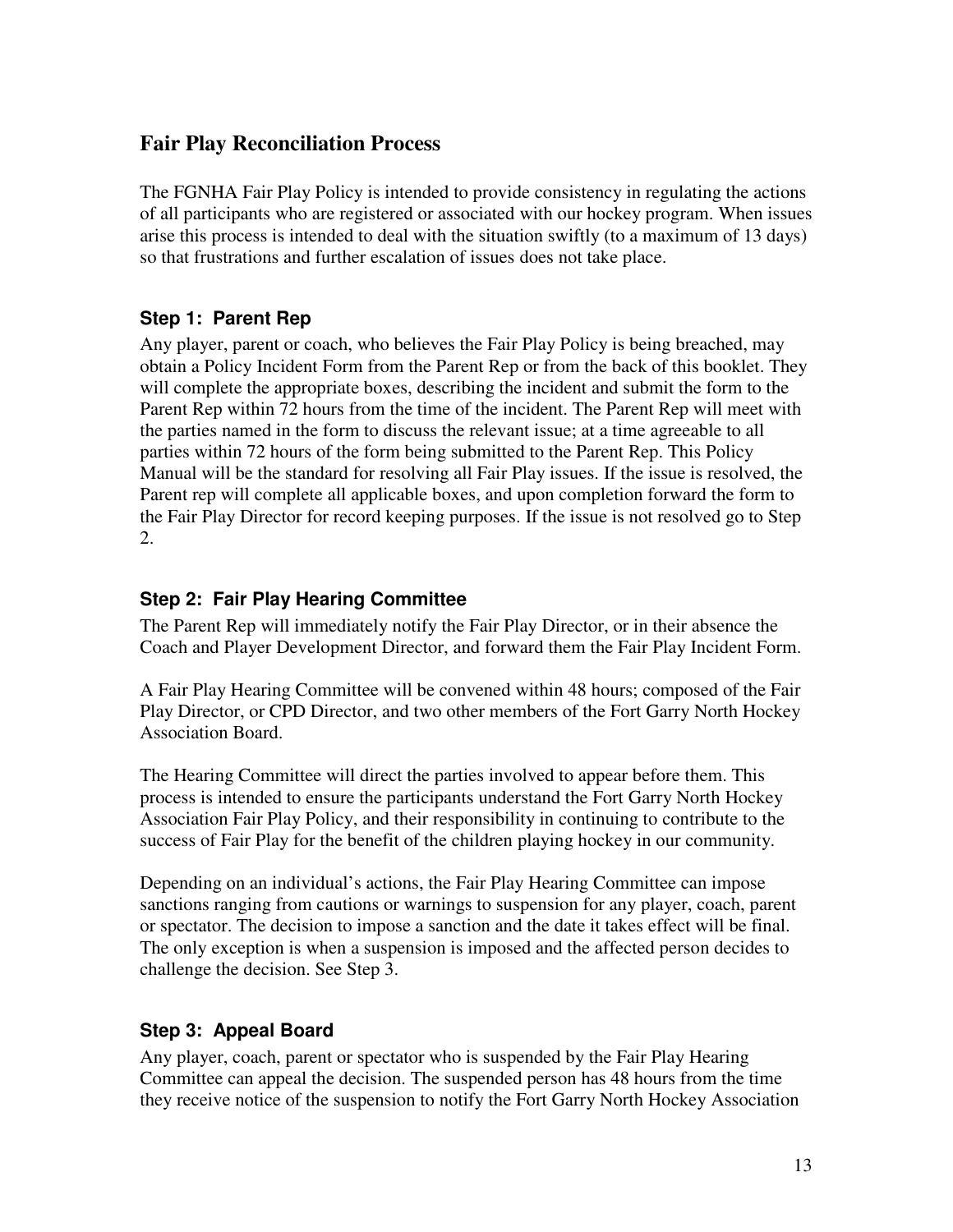Appeal Board of their intention to appeal the suspension decision. The Appeal Board will be comprised of the President and 2 Executive members of the Fort Garry North Hockey Association. Upon notification, the Appeal Board must convene to hear the appeal within 72 hours. Failure to appear before the Appeal Board will result in the suspension taking immediate effect on the date imposed by the Fair Play Hearing Committee. The decision of the Appeal Board will be final.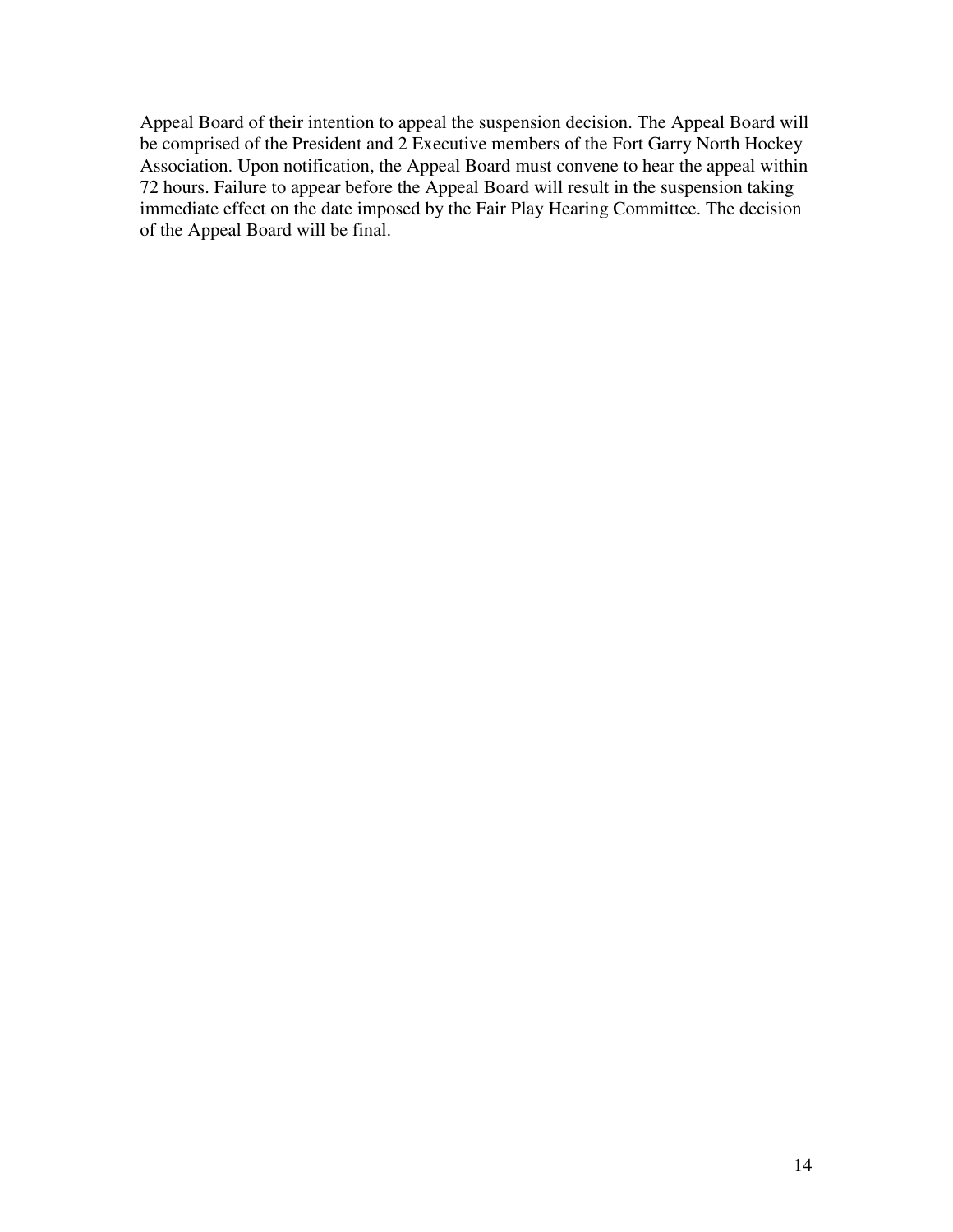# **FGNHA Fair Play Incident Form**

| Date & Time Of Incident                                           |                              |  |
|-------------------------------------------------------------------|------------------------------|--|
| <b>Location Of Incident</b>                                       |                              |  |
| Team                                                              |                              |  |
| List Names Of Persons Involved And Relationship To Team           |                              |  |
| (Coach, Asst Coach, Manager, Parent, Fan, Sibling, Referee, etc.) |                              |  |
|                                                                   |                              |  |
| List Names Of Others Present And Relationship To Team             |                              |  |
|                                                                   |                              |  |
|                                                                   |                              |  |
| <b>Incident Description</b>                                       |                              |  |
|                                                                   |                              |  |
|                                                                   |                              |  |
| Name Of Person Submitting Form                                    | Phone Number                 |  |
| Date/Signature of Submitter                                       |                              |  |
| Date/Parent Rep Receiving Form                                    |                              |  |
| Date/Time Of Meeting With Parent Rep                              |                              |  |
| Parent Rep Summary                                                |                              |  |
|                                                                   |                              |  |
|                                                                   |                              |  |
| Further Action Required<br>Yes<br>No                              | Date/Signature Of Parent Rep |  |